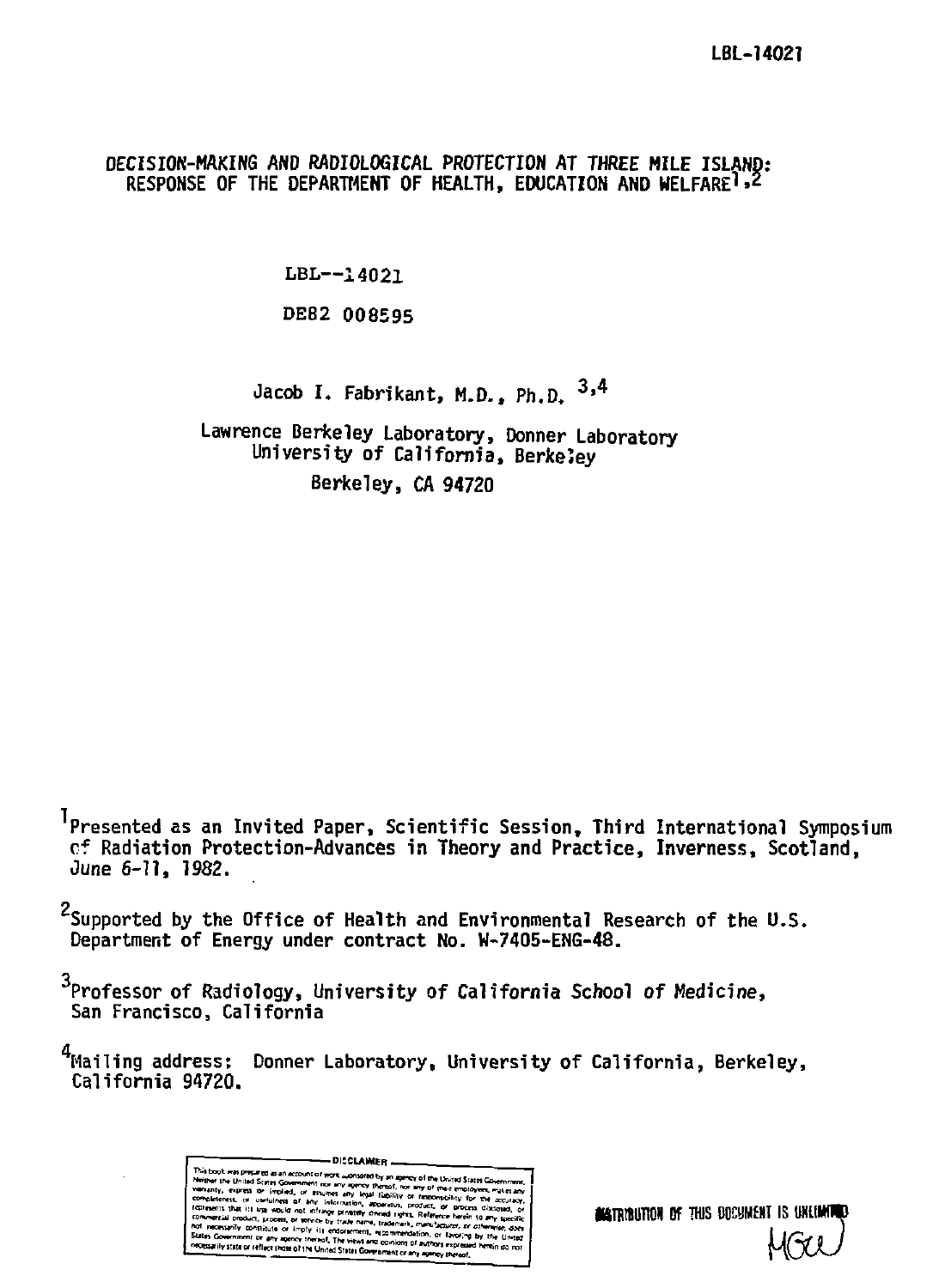# **DECISION-MAKING AND RADIOLOGICAL PROTECTION AT THREE MILE ISLAND RESPONSE OF THE DEPARTMENT OF HEALTH, EDUCATION AND WELFARE**

## **Jacob I. Fabrikant**

**Donner Laboratory, University of California , Berkeley, CA 94720 University of California School of Medicine, San Francisco, CA** 

#### **INTR0DUCTI0K**

**Decision-making by decision-makers during the nuclear accident at Three Mile Island al l had to do in some way, and impacted on the public health and safety , the health and safety of the workers, and emergency preparedness and health care .**  This paper reviews the activities of only one federal agency during the accident, the Department of Health, Education, and Welfare (HEW), and its effectiveness in its role as the leading institution responsible for protecting the public health during **te first accident in a nuclear power plant designed for the commerical generation of electricit y in the United States. My comments are limited to only three acts dealing with radio** logical health and protection: the struggle for power and assertion of leadership in response to possible health conse**quences of the accident; the decisions to evacuate the area during the radiologica l emergency; and the use of potassium iodide as a means of protecting the public and the workers from the hazards of exposure to radioactive iodine released to the environment. I have chosen a narrative form and have drawn freely from our Report of the President's Commission on the Accident at Three Mile Island, derived mainly from the labors of the health scientists of our task force on public health and**  epidemiology, and particularly my very able health policy **assistant on the coomission, Ms Maura Bluestone (I) . RESPONSE OF THE DEPARTMENT OF HEALTH, EDUCATION AND WELAFE (HEW)** 

**The HEW response involved two different areas of activity : (1) the deliberations and recommendations of senior officials**  in Wahington, DC; and (2) the direct provision of support **services and assistanc e in Pennsylvania. These activitie s were based on legal authorities, but were implemented in an ad hoc manner rather than in accordance with any established plans. Notification. 1HEW Secretary Joseph Califano was notified of the accident by General Counsel Peter Libassi, midafternoon on Wednesday, March 28th. Libaasi bad been called by the Nuclear** 

ı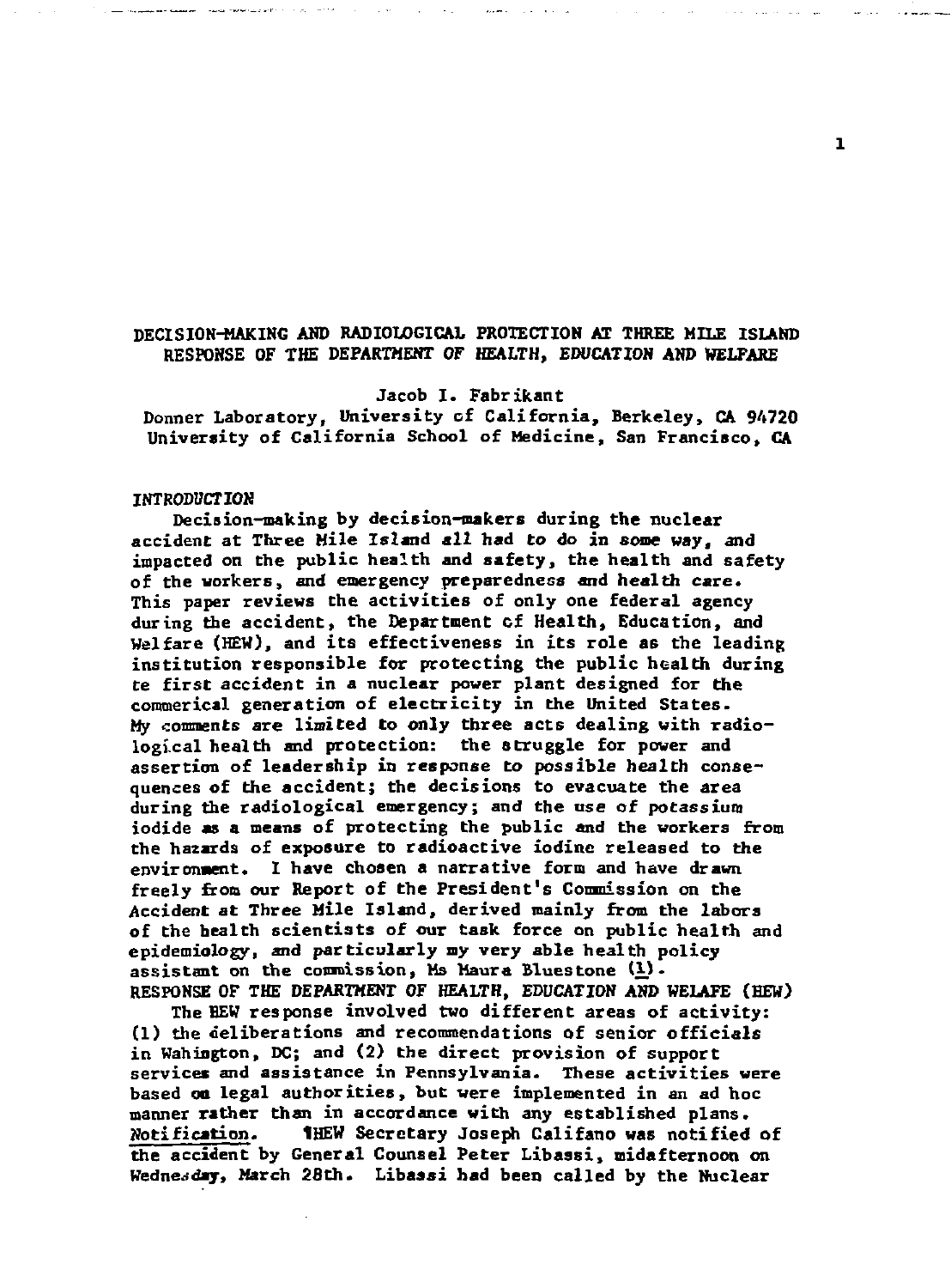**Regulatory Commission (NRC) staff who had served on the Inter agency Task Force on the Health Effects of Ionizing Radiation which Libassi had chaired. Califano's immediate reaction vas to cal l Dr. William Foege, director of the Center for Disease Control (CDC) with instructions to contact Pennsylvania state health authoritie s and offer assistance . Califano did not turn to CDC because of any particular radiation health capability or define " responsibilit y in that agency. Rather, CDC, with its national network of Public Health Service (PHS) Epidemiologic**  Investigation Service (EIS) officers available to assist in **diseas e surveillance and control, was recognized as the primary agency within HEW which had a working relationship with the**  Pennsylvania Health Department and through which assistance **could be offered. Foege's staff promptly contacted Dr. Beauford Washington, deputy secretary of health in Rennyslvania, and was informed that the stat e Bureau of Radiation Protection (BRP) in the Department of Environmental Resources (DER), rather than the Health Department (DOH), was handling the situation of the accident. UFor the first two days of the accident, the only information available to the HEW secretary's offic e in**  Washington, DC, came from CDC and the news media. No official **communications channel had been established with the NRC or any other federal or stat e agency or office . Some activit y had**  begun with HEW, but not in response to directive or request from **Califano. For example, on Thursday morning, March 29th, Dr. Anthony Robbins, director of NIOSH, had spoken to Mr. Richard Cotton, executive secretary to HEW, expressing concern about the uncertainty of the situation , and the locus of public health response. On Thursday, Robbins als o placed a personal call to Dr. Gordon MacLeod, Pennsylvania secretary of health , to inquire about the situation and offer help . MacLeod informed Robbins**  that the DER, not his DOH, had responsibility in radiological **matters such as the TMI nuclear reactor accident. The Bureau of Radiological Health <BRH> in the FDA, which is part of HEW, had also begun by Thursday to sample food and water in the TMI area for radioactive contamination without having informed Califano's office .** 

**Initia l Meetings. fHEW, through Califano's office , finall y**  became officially involved on Friday, March 30th, following a **cal l to him from an unidentified Washington Senator inquiring how HEW was responding to the TMI nuclear accident situation .**  Two major meetings were held late that day to make assignments **to senior HEW health officials for agency response . H The first meeting involved HEW Secretary Califano, EPA Administrator Douglas Costle , NRC Commissioners Victor Gilinsky and Peter Bradford, and Ms. Jessica Mathews of the National Security Council . Review of the information concerning the situation at the TMI sit e at that time led to the conclusion that circumstances**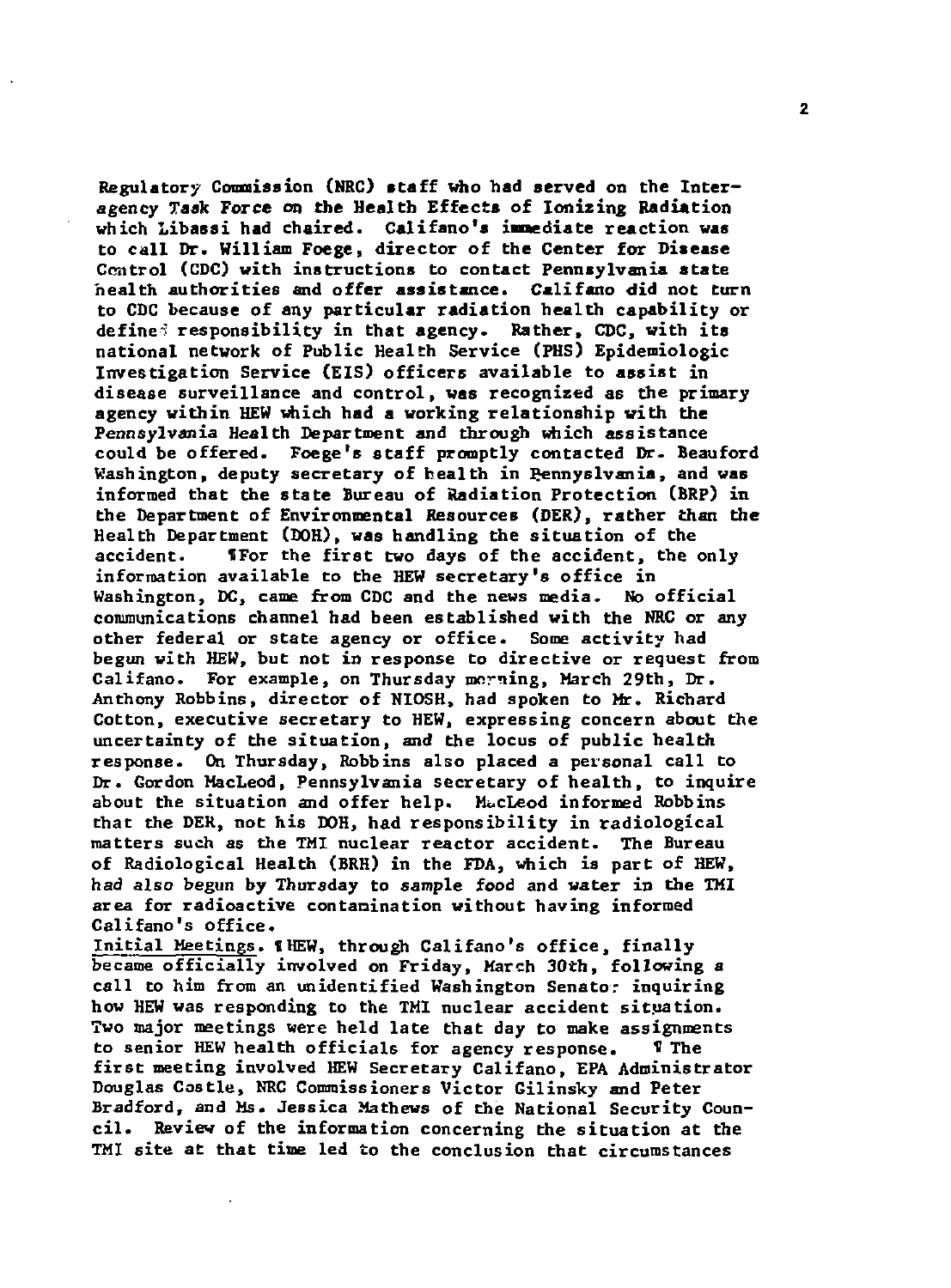**were possibly much worse than originall y understood. HEW and**  EPA arranged to place representatives in the NRC Incident **Response Center in Bethesda, Maryland in order to share data and information. Califano and Costle expressed concern about minimizing radiation release s of any type from the reactor , following on the events of the previous night, when TMI had discharged**  nonradioactive liquid industrial wastes into the Susquehanna **River. They also expressed concern for the need to evaluate the evacuation implications of various potential developments in the reactor systems. Califano also expressed concern for the**  adequacy of data which would be available for use in possible long-term follow-up studies, particularly in the aftermath of **Congressional hearings begun on the "Smoky" veterans at the**  Nevada Test Sites in the 1950s. **The second meeting was the** first in a series of meetings held by Califano with senior PHS **health officials who were to advise him throughout the duration of the accident. Over the course of the weekend, this group included Dr. Julius Richmond, Surgeon General and assistant secretary for health, HEW; Dr. Donald Frederickson, director of**  the National Institutes of Health; Dr. Donald Kennedy, FDA **administrator; Dr. William Foege, CDC director ; Dr. Arthur**  Upton, director of the National Cancer Insti<del>etute; Dr. Anthony</del> **Robbins, NIOSH director ; and various assistants and additional chiefs and experts from those agencies. ITwo major, items were covered at the initia l Friday, March 30th meeting. First, there was considerable discussion whether evacuation of the area sur rounding Three Mile Island should be recommended. The group felt unable to make a definite recommendation on evacuation,** however, because of the paucity of information available from NRC. The PHS officials felt that they did not have a full understanding or indeed almost any understanding of what the situation was with respect to the reactor. There was consensus, however, that the population should be notified of the nature of the problem and the possible need to evacuate, especially if **RRC** could not give assurances either that no further significant radistion releases would occur or warning could be given at<br>least 6 hours prior to such a release. **1** Second, assignments least 6 hours prior to such a release. **were made for departmental activities. Mr. Cotton was named** overall coordinator; Mr. John Villforth, director of the BRH, was named operational coordinator; and Mr. Charles Cox, Villforth's assistant, was sent to Harrisburg. Pennsylvania to act as the HEW on-the-scene coordinator. Specific assignments, summarized in a March 31st memorandum from Califano to his agency heads, outlined the direct assistance level of HEW response: (1) BRH/FDA sampling of food and water, and communication of that monitoring data to the NRC command center and Califano: (2) placement of FDA staff on a 24-hour basis in the NRC command center in Harrisburg to gather monitoring and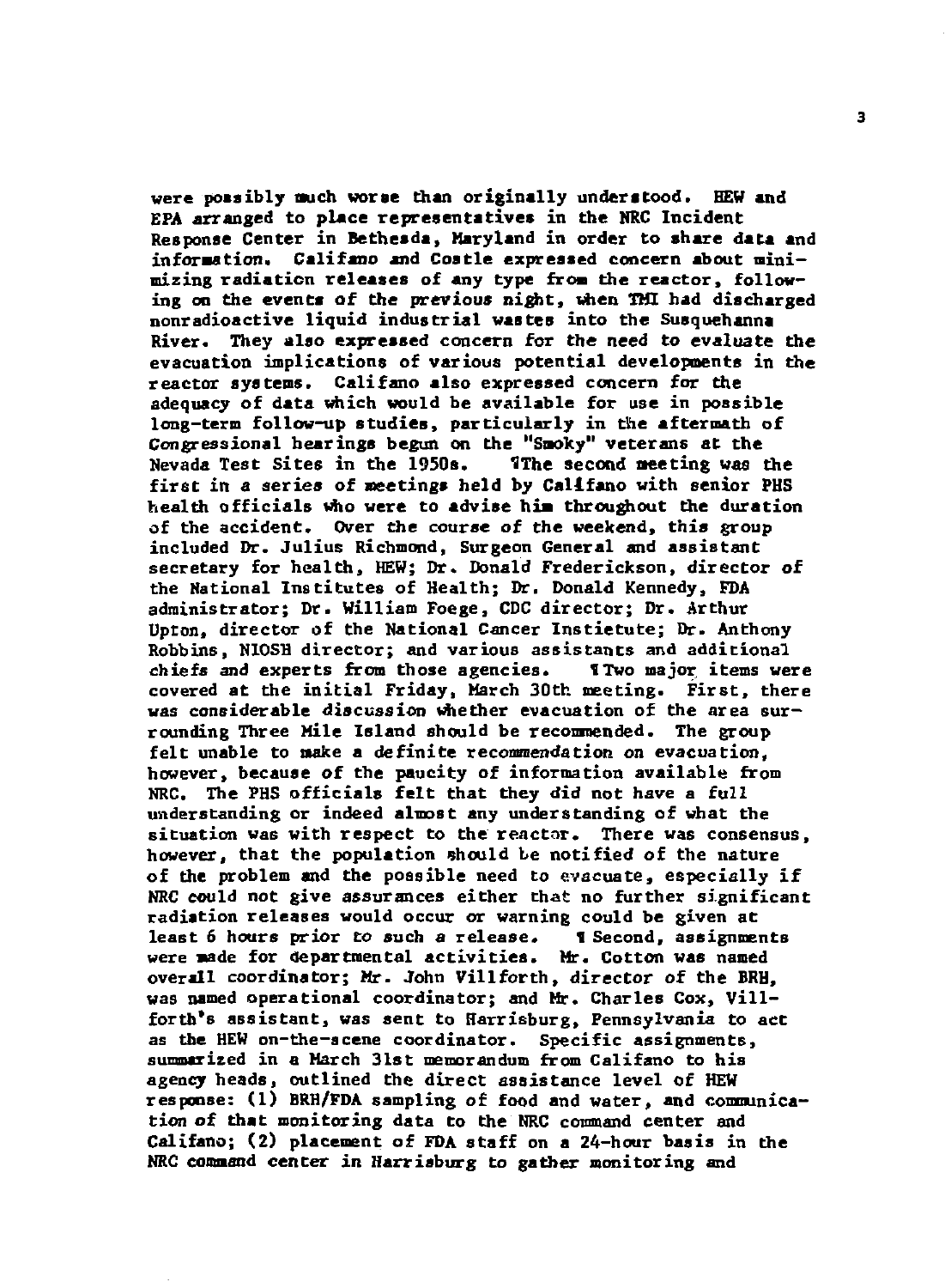**reactor status information for communication to FHS health and medical officials and scientists who were analyzing public health inplications and protective actions to be recommended; (3) procurement by FDA of adequate supplie s of potassium iodide**  for emergency use by persons living within a 10-mile radius of **TMI; (4) collaboration of FDA with Unite House and Pennsylvania stat e authoritie s in making arrangements for distribution of potassium iodide ; (5 ) review of the FHS readiness to provide the emergency assistanc e authorized in the FHS Act; (6) arrangements to train FHS hospita l personnel in the treatment of radiation**  injuries in case such assistance is requested by the state: and **(7) assessment of the adequacy of data collection efforts by al l federal agencies in anticipation of information needs of future epidemiological studies.** 

**Evacuation Considerations. 1 Meetings of the PHS officials with Califano continued through the weekend. On Saturday, March 31st, the group discussed further not just the possibility of evacuation, but the appropriate geographic area to be evacuated. A 5-mile radius was considered too small; there was debate over the adequacy of 10 mile s versus 20 miles. NCI Director Upton was recommending a 20-mile radius based on his recollection of evacuation speed and radiation casualtie s analyzed in the WASH-1400 Report. The group accepted Upton's advice. Consideration was also given to precautionary evacuation of special populations such as hospita l and nursing-home patients, and prison inmates. All of these discussions, however, led only to recommendations to consider evacuation, not to recommend evacuation; no actual evacuation recommendation was made. The deliberations of the group were summarized in a noon, March 31st memorandum from HEW Secretary Califano to Watson of the White House staff. HEW ACTIVITIES IN PENNSYLVANIA** 

**While the HEW officials in Washington, DC were discussing evacuation considerations and seeking to obtain information in Washington on Saturday and Sunday, March 30th and 31st, other PHS personnel were busy carrying out the operational assignments made at the Friday evening meeting in Califano's office . FDA**  was involved in two types of environmental monitoring activity **in the TMI area. The first was the continuous sampling of food, water and milk; the second was placement of approximately 250 thermoluminescent dosimeters (TLDs) for environmental monitoring of the radioactivit y released. The former activit y was based on established authority to monitor for contamination of foods**  and food products which might be subject to interstate commerce. **Such monitoring was also consistent with the HEW protective action guidance on contamination of food and animal feeds**  resulting from a radiation emergency. **I** The latter TLD envi**ronmental monitoring activity , however, was not an officia l**  responsibility of HEW. By coincidence, the supply of TLDs was

*t\**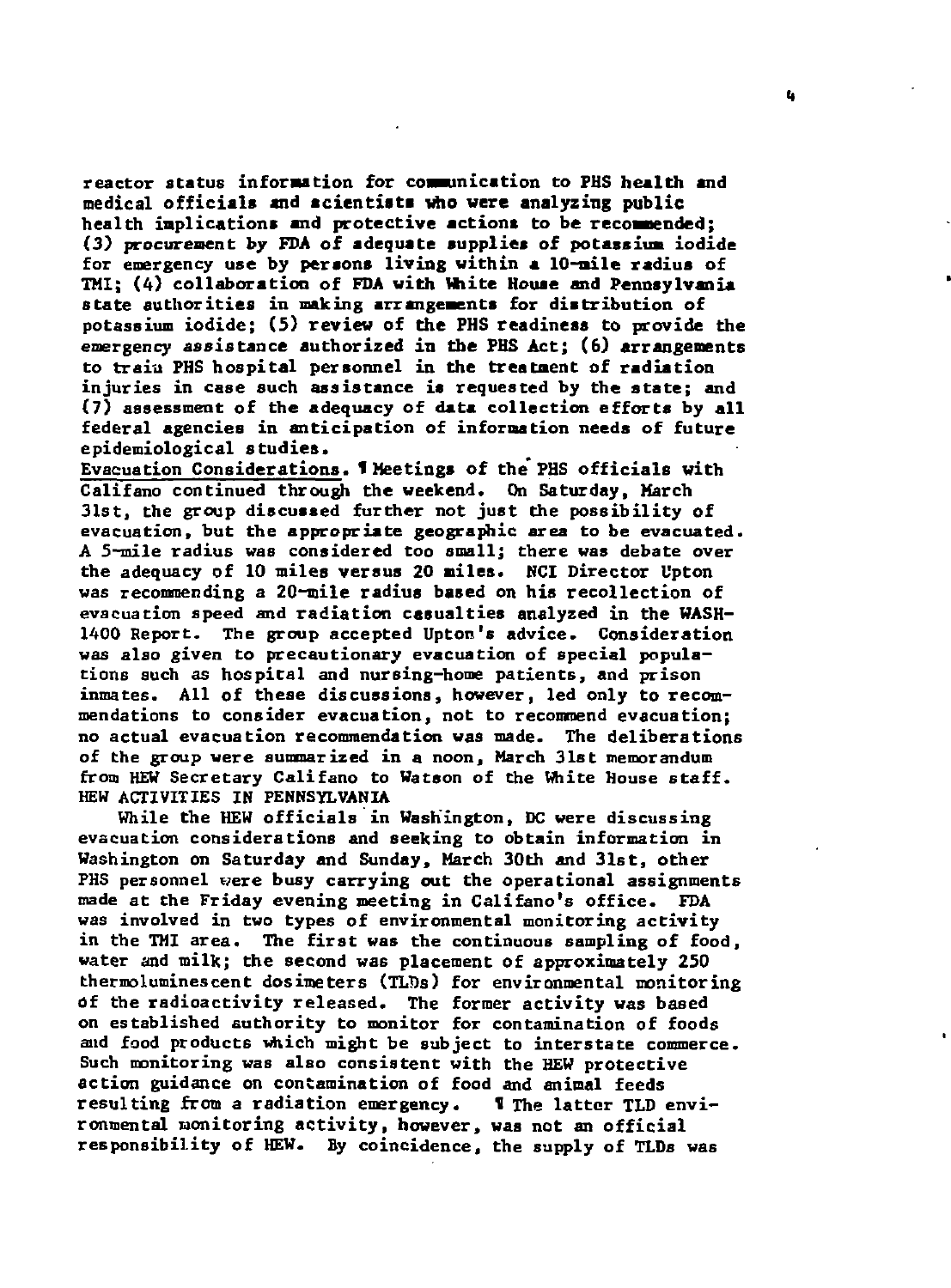**available from the FDA/BRH x-ray mammography son i t or in g program. Knowing of the limited monitoring capacity of the Pennsylvania BRP, the FDA/BRH offered to place the x-ray mammography program TLDs for collectio n of additional environmental data. CDC sent two EJS officers, neithe r of whom was experience^ in any aspect of radiological protection or radiation health , to the scene in Harrisburg to assist in developing the protocol for TLD place** ment and in identifying data which might be needed for later **epidemiological studies. HEW personnel in the area als o began**  attending a series of Department of Energy (DOE) briefings at **their command center (Trailer City) in the Harrisburg Capital City Airport near TMI to share accident information, particular ly environmental monitoring, being collected by the various agencies involved in monitoring procedures, including DOE, EPA, HEW, and NRC.** 

### **THE POTASSIUM IODIDE STORY**

**Full-scal e efforts to obtain supersaturated potassium iodide -supplies also began in the early hours of Saturday, March 31 , 3 days after the accident began. Over 15 years ago, potassium**  iodide had been considered an effective pharmacologic agent for **blocking absorption of radioactive iodine by the thyroid gland. Although approved and availabl e as a prescription drug for treatment of several medical conditions, use of potassium iodide as a protective measure for large pouplations in the event of a radiological emergency was not considered in the United States until mid-1977 with release of a report by the National Council on Radiation Protection and Measurements (2). Furthermore, the drug was not officiall y approved for such use by the FDA until**  publication of a New Drug Application notice in the Federal **Register in December 1978. At the time of the accident at TMI, no pharmaceutical or chemical company had responded to that notice , presumably because there was no perceived market for the**  drug, since no nuclear accidents had occurred, and since no nuclear accidents were anticipated. As a result, it was appar**ent on Friday, March 30th, when the decision was made to obtain**  potassium iodide for possible use in Pennsylvania, that the **large quantity of potassium iodide needed, over 250,000 doses,**  even considering that used in other clinical situations, was not **available. 'Mr . Jerome Halperin, the Deputy Director at the**  FDA Bureau of Drugs, immediately began seeking a possible manu**facturer of the drug. FDA reached agreement with the president of the Hallinckrodt Chemical Company in St. Louis, Mo. at**  or the mailmextool chemical company in st. Louis, no. at approximately 3:00 AM on Saturday morning, March 31st. An arouna-che-chock effort ensured involving the Mallinckroat<br>Company in St. Louis, the Parke-Davis Company in Detroit, and a dropper manufacturer in New Jersey to produce approximately **solution with accompanying medicinal droppers. The FDA in Reck-**

 $\sim$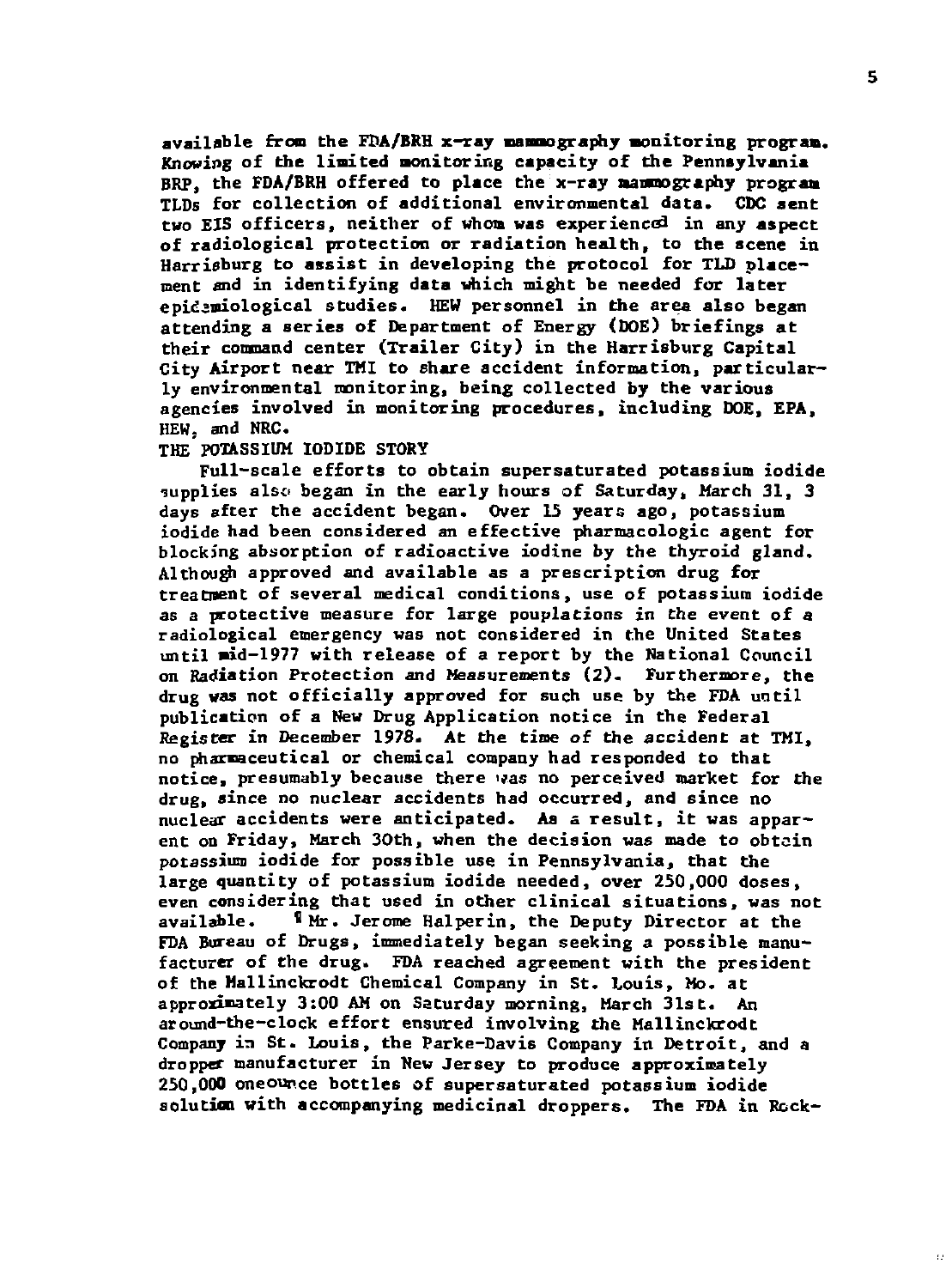**ville , Md., began to print patient information leaflets and wrote labeling instructions to be placed on the bottles. This was done throughout Saturday and into the night. The first shipment of bottled potassium iodide solution sent by U.S. Air Force C57 cargo plane arrived in Harrisburg, FA about 1:30 AH Sunday; by Wednesday, April 4th, the ful l supply of 237,013**  bottles together with droppers had been delivered to Pennsyl**vania. fNow, according to the Federal Preparedness Agency's Federal Register Notices assigning radiation emergency responsi**bilities to various federal gencies, the official HEW responsi**bilit y regarding potassium iodide is to assist stat e authoritie s in developing plans for the prevention of adverse health effects of radiatin exposure, including the use of prophylactic or pro**tective drugs. The actual procurement of the drug by FDA for **use in Fennsyulvania following the accident** *Mae* **an ad hoc decision by HEW in Washington in response to the realizatio n**  that none was available on the open market for direct purchase **by the state . 'On Monday, April 2nd, the potassium iodide story developed further with the involvement of Washington-based health officials. When the FDA first becarase involved in this issue , there was an understanding that the federal agency would only be involved in arranging for production and transport of the drug to Pennsyvania. It would not give directions on its distribution or use; the distribution would be determined at the stat e and local levels; this position reflected that discussed in NCRP Report No. 55 on potassium iodide (2) and summarized by the FDA in its New Drug Application Notice. 1 On Monday, April**  2nd, however, Secretary Califano's office at HEW received from **Watson in the White House, a request for HEW recommendatins on the distribution and use of the potassium iodide supplie s in**  Pennsylvania. It was implied that the request was initiated by **Pennsylvania Governor Richard Thornburgh. The request was for warded to Dr. Julius Richmond for PHS response . Dr.. Frederick**son, Director of the National Institutes of Health, had begun **collecting information on the use of potassium iodide as a**  thyroid-blocking agent following the Friday evening meeting at **which the decision was made to secure supplies for Pennsylvania. On Monday, he gathered a number of NIH medical sceintists together to discuss possible administration of the drug. Several recommendations emerged from this meeting and were incorporated in a memo from US Surgeon General Richmond to HEW**  Secretary Califano on April 2nd. The significant recommenda**tions were to: (1 ) administer potassium iodide immediately to workers on Three Mile Island; (2 ) have potassium iodide avail**able to all people who would have less than 30 minutes warning of a radioactive iodine release (perhaps within a 10-mile distance from TMI); and (3) have local authorities in Pennsylvania assess the recommendations in light of their first-hand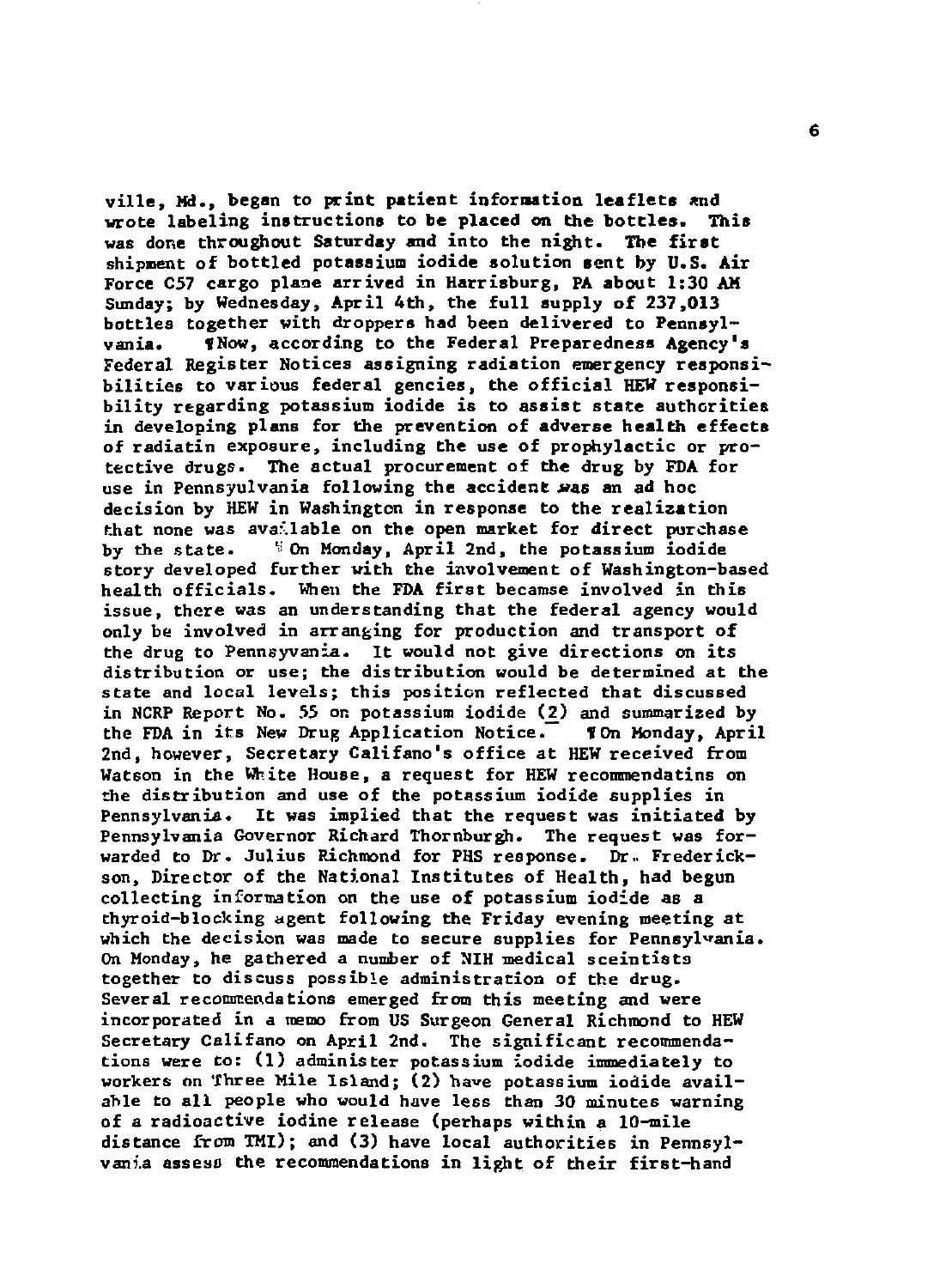knowledge of the situation. HEW spokesman insist that this last **recommendation was genuinely intended to leave acceptance or rejection of each [reconmer.de](http://reconmer.de) at ion to the discretion of stat e authorities\* 1 Pennsylvania Health Secretary MacLeod, however, interpreted the White House lette r containing recommendations**  from Secretary Califano of HEW to Govern. Thornhurgh to be a set of directives to the Pennsylvania state health officials to carry out specific recommendations. MacLeod and his advisors **did not agree with these as recommendations, and chose not to**  accept them. In so doing, the provoked a difficult confronta**tion with HEW officials in Washington, DC. f The first few days of the week of April 2nd were marked by a number of clashes and confusion over these health-related decisions, that such as the confrontation that developed between MacLeod and PHS offi cials over distribution and use of the potassium iodide provided**  by the FDA. MacLeod had assumed responsibility for the supply **of drugs on Saturday morning. He then called the FDA Bureau of Drugs to consult with an endocrinologist there about the process**  by which the drug had been manufactured, and possible adverse **side effects from its administration. MacLeod also placed a cal l to HEW Secretary Califano, his "counterpart at DHEW," in**  search of advice on medical aspects of radiation exposure. **Although Califano could not be reached, NCI Director Upton did return the cal l late r with several suggestions of physicians knowledgeable in the field of radiation health to whom MacLeod**  could turn for advice. There was no immediately identifiable could turn for advice. There was no immediately identifiable unit within HEW to which the state health officer could turn for such assistance, and that, once contact was made, the advice given was to consult several physicians and scientists in academic or other institutions across the country rather than within HEW or PHS MacLeod appointed Dr. Neil Wald from the Univer**matters, including the use of potassium iodide . H As the**  matters, including the use of potassium iodide. potassium iodide arrived in Harriburg, it was stored under armed **guard in a central warehouse.** No plans had been made for distribution of the drug on Saturday because none had yet arrived. Local deployment sites were identified on Sunday, On Monday, April 2nd, following discussion with outside consultants, Hacleod decided to stock and guard the potassium iodide at the central warehouse because he was told that several civil defense people had fled the area, thus hampering security coverage if the drug were stored at the local distribution points. **TOn that same day, Monday, April 2nd, MacLeod heard that a** memorandum was being prepared by HEW advising distribution and use of potassium iodide to ghe workers and high-risk individuals in the general population. Dr. MacLeod, Dr. Weil Wald. Mr. Harold Denton of the NRC, and the governor's office had already agreed to withhold distribution and use, and communicated their